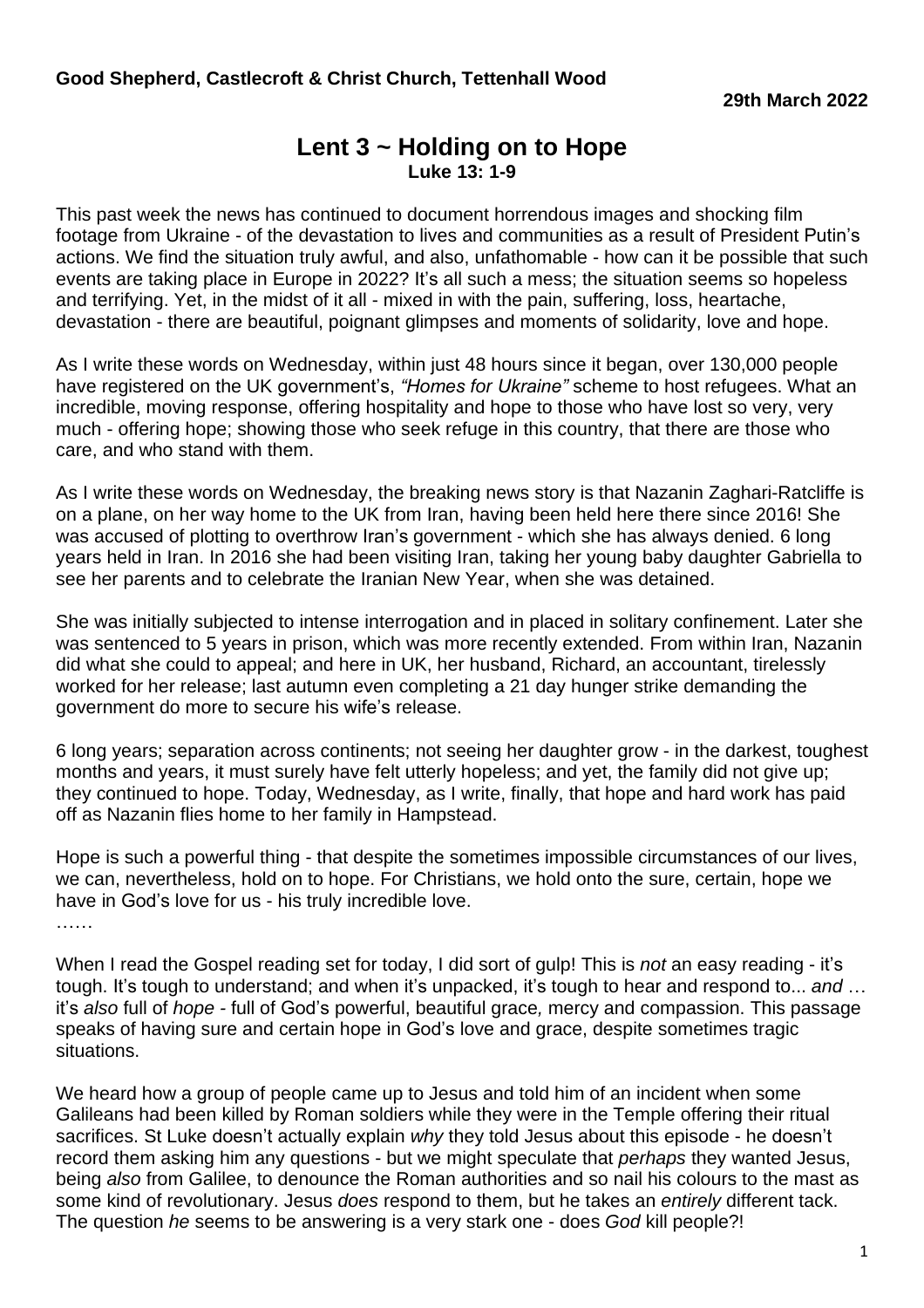How many of you have asked yourself - or have been asked by others, maybe even in these past weeks given the situation in Ukraine - why does God allow suffering? One of the *big* questions and struggles for many, is how to respond to accidents, atrocities, and natural disasters. This is a often a real stumbling point and pivotal issue for those exploring issues of faith. It's quite *common* to meet people who believe that such events are acts of punishment, by God.

Perhaps even *more* frequently, people ask why a loving God doesn't *prevent* such things from happening - as if God is a kind of puppet master who rules the world by pulling strings. And, of course, these are not just questions for those *exploring* faith, they *remain* questions for those of us who are Christians; causing us to continue to grapple with issues of faith.

When thousands are killed or made homeless as the result of some terrible natural disaster, an earthquake or a flood, are we to read it as an act of punishment for those people, or even for a whole country? Were those people somehow more deserving of death?

I'm sure we've *all* asked those big questions about *why* God allows horrendous natural disasters to occur… and, much more personally, asked God, "*why me?"* when we've faced our *own* hardships and suffering. We might ask, '*what have I done to deserve this?*';' *Do you love me less than other people?*' - understandable, important questions.

In this encounter which St Luke records, Jesus *doesn*'*t* give a *complete* answer to the question of *why* God allows suffering... *but*, what Jesus *does* make clear is that suffering is *not* about God punishing people. People *do not* suffer because God is judging them - because, for some reason, they *deserve* it - because, for some reason, God loves the victims less than other people.

And these truths are *so* important for us to hear, and to hold on to. When we, or our friends or family members are facing hardship and suffering, it's *not* a judgement from God; we're *not* being punished by God; we don't *deserve* it; and - *so* importantly - God does *not love* us any less than anyone else.

There are two different incidents referred to here. Firstly, those with Jesus mention a recent atrocity when a bunch of faithful Jews from Galilee had made their pilgrimage to Jerusalem, and were offering sacrifices in the temple, when Pontius Pilate saw fit to send in his men and kill them. As the passage puts it, *"the Galileans whose blood Pilate had mixed with their sacrifices"*. It's not clear what actually happened - some suggest that Pilate feared a riot - but whatever the case, what we read of is Pilate slaughtering them in the temple.

It's clear that the Roman Governor of Judea, who we associate, of course, with the trial and crucifixion of Jesus, was a very unpleasant and unpopular man. There's a Jewish historian called Josephus who wrote at the end of the 1st century AD. *He* outlines a *number* of Pilate's antics which upset the Jews he was governing. And here, we have a reference to another.

The second incident referred to in this passage, forms part of Jesus' response to the group. He reminds them of *another* horrible event, but this was was rather different. This was apparently a pure - but terrible - accident, when a tower collapsed, killing 18 innocent people in Siloam, an area of Jerusalem.

Jesus asks those gathered around him, "do you think that these Galileans were worse sinners than all other Galileans because they suffered this way?... do you think these Galileans were more guilty than all the others living in Jerusalem?" In other words - did the crowd think that in some way those who'd died in these two horrid events deserved it - were being judged?

Jesus' answer to these rhetorical questions is clear and unequivocal, *"No indeed!"* Jesus is crystal clear, the victims of disasters, accidents, violence and atrocities are *not* being punished; they are *not* worse sinners than anyone else.